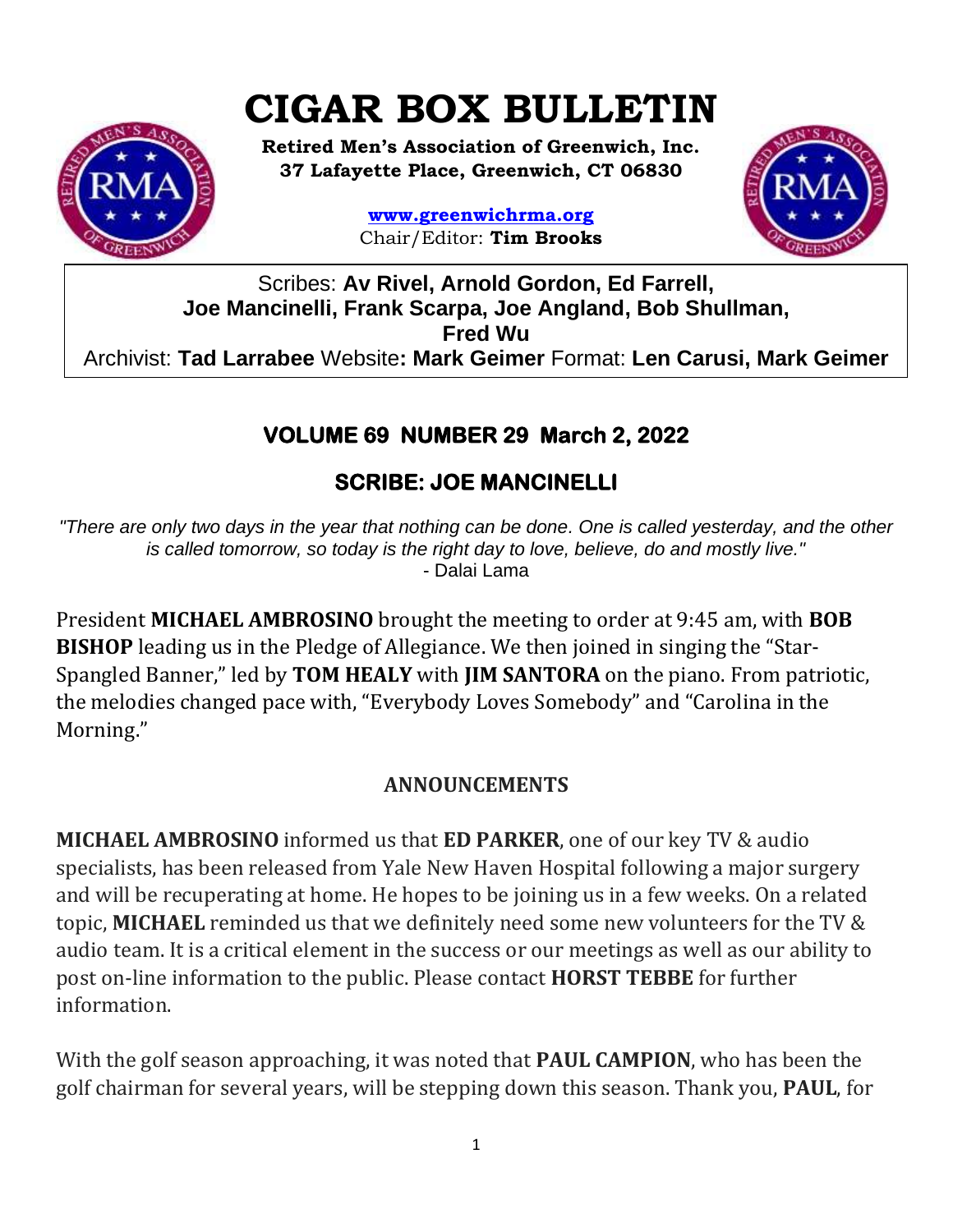coordinating many enjoyable golf matches over the years! If you are interested in stepping into the role of golf chair, please contact **MICHAEL.**

## *VOLUNTEERING – A CORNERSTONE OF THE RMA!*

Lastly**, MICHAEL** mentioned that the RMA will be participating in the Greenwich St. Patrick's Day Parade on March 20<sup>th</sup>, and we are pleased to announce that one of our members, **JOHN TONER**, will be grand marshal. Stay tuned for more information.

Corresponding Secretary **ARNOLD GORDON** reminded everyone about Ronald Reagan's famous line, "Mr. Gorbachev, tear down that wall," and playfully addressed our president with "Mr. **AMBROSINO,** take down those masks." **ARNOLD** then asked members if there were any venture capital veterans, but there were none in the room. If you have had experience in that area, please get in touch with **TOM McGUIRE (**[tmjmcg@gmail.com\)](mailto:tmjmcg@gmail.com).

When asked about their use of landscapers or lawn services, many members indicated that they did use them. **ARNOLD** informed everyone that the noise and pollution from gasoperated leaf blowers are not only annoying and disruptive to peaceful enjoyment, but dangerous. They can generate sound from 85 to 100 decibels, similar to that from a jet plane takeoff. Attempts have been made over the years by Greenwich citizens to convince the town to restrict their use and/or use alternatives (e.g., battery operated units), to no avail. Recently a new group, Greenwich Quiet Yards, has begun a major campaign for the cause. Details can be found here: [https://quietcommunities.org/another-attempt-at](https://quietcommunities.org/another-attempt-at-controlling-leaf-blower-use-in-greenwich-ct/)[controlling-leaf-blower-use-in-greenwich-ct/.](https://quietcommunities.org/another-attempt-at-controlling-leaf-blower-use-in-greenwich-ct/)

Finally, he told the group about some amusing signs on trucks (e.g., radiator repair shop: "best place in town to take a leak") and some innocent but comical answers in middle school tests in Scotland (e.g., "Solomon had three-hundred wives and seven-hundred porcupines").

He then introduced **JERRY SCHWENDEMAN** who threw a couple of groaners to the attendees. The first regarding a talking parrot named Rosco who liked to eat popcorn, only to be followed with a tale of an unlikely viewing at a nursing home.

**JOHN FEBLES** updated us with RMA volunteer hours for Feb. 22<sup>nd</sup>. Total outside hours were 419 by 35 RMA members, and total inside hours 54 by 23 members. The top RMA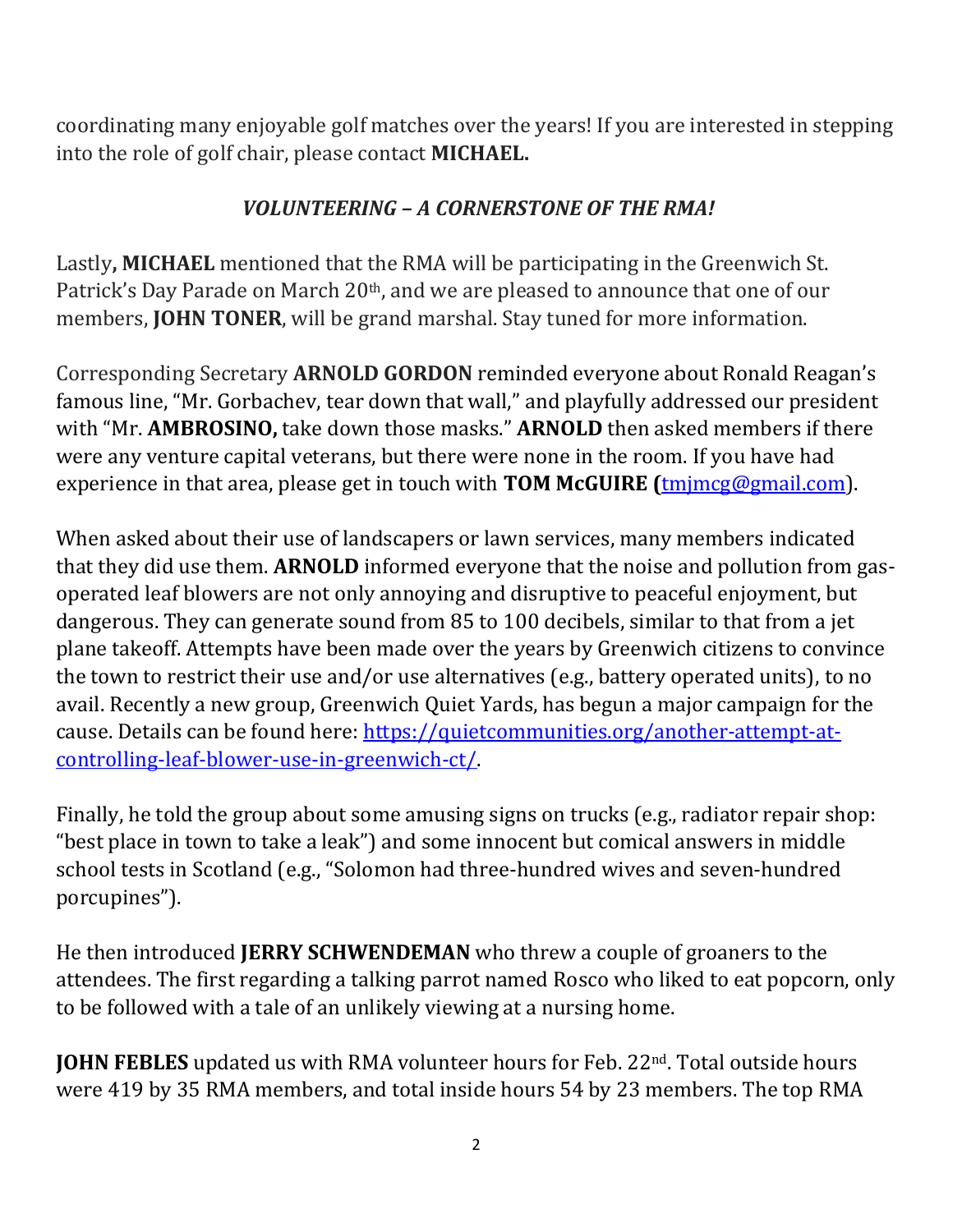member was **KEATING HAGMANN** with 103 hours. Please remember to submit your hours at the volunteer table or to *jfebles13@gmail.com*.

**TIM BROOKS** reported that **DON CONWAY** has asked that members be notified that the Greenwich Public School System was in need of substitute teachers, both for grade and high school classes. The only requirement is that you have a college degree. You can specify subject areas you prefer and grades you would be comfortable teaching. Lesson plans are prepared by the regular teacher. You are put on a contact list that is used when the regular teacher is out, but there is no obligation if you are unavailable on a particular day. There is a per diem payment of \$110. If interested contact Marilyn Adelberg at the Board of Education H.R. Department, 203-625-7400, or

marilyn adelberg@greenwich.k12.ct.us. Mention that you are a member of the RMA.

**DON ROTZIEN** reported on an enjoyable ROMEO luncheon that was recently held at Tengda Asian Bistro where there were 19 attendees including President **MICHAEL AMBROSINO**. The food was delicious, the service excellent, the prices reasonable and the comradery outstanding. He encourages any suggestions for future ROMEO lunches. They plan to meet every five to six weeks. Contact **DON, TONY COCCHI** or **BILL FEATHERSTON** if you are interested.

Membership Chair **PETER STERN** provided the following meeting stats: In person attendance was 63 and zoom was 15, for a total of 78 attendees, including one guest. David deMilhau was in attendance as a guest of **BOB RIMMER** and **RUSS HARDEN.** For birthdays: **RALPH NEWITTER** is 79, **DON ROTZIEN** is 80, **ED MASTOLONI** is 85, **PETER BERG** is 18+ (figure it out), and **PETE JUNIUS** is 83. All the birthday boys were treated to the happy birthday melody on the piano.

**BOB MENDELSOHN** was nominated for induction to the RMA by **BOB SHULLMAN and TAD LARRABEE. BOB** received his law degree at Harvard and then became an associate attorney at Willkie Farr & Gallagher on Wall Street. He was intrigued by a startup insurance client based in the city that he then joined. That client eventually moved out to Greenwich and during his 19+ years there **BOB** rose to become W.R. Berkley's president and COO. He has been married to his wife, Pat, for almost 54 years and has two lovely children. **BOB** has also volunteered with Inspirica for the last 25 years. Inspirica is one of the largest providers of services to the homeless in Connecticut. Inspirica is more than just a homeless shelter. They seek to break the cycle of homelessness by providing the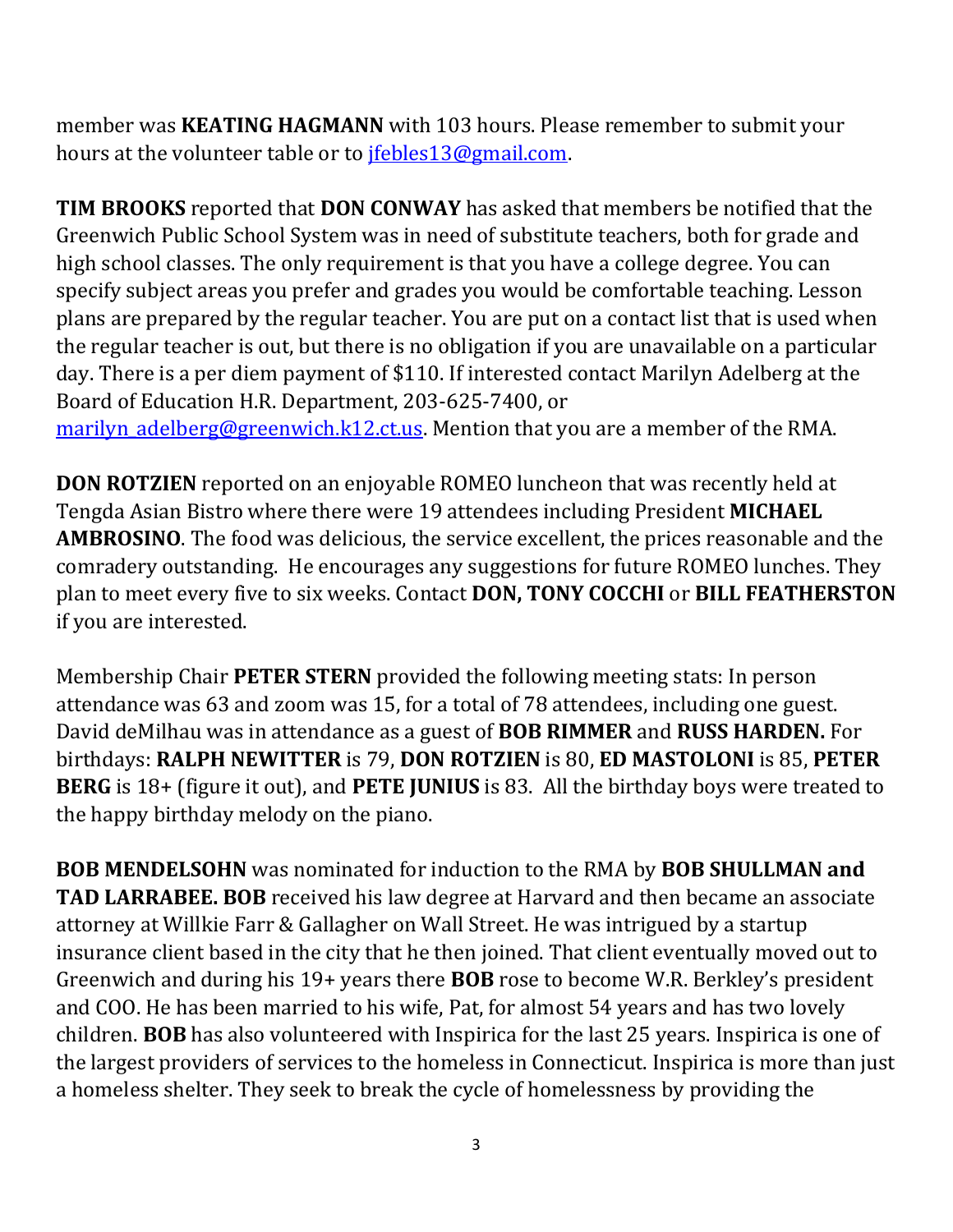programs and services that help their clients to achieve and maintain permanent housing and stability in their lives**. BOB** has served on Inspirica's Board of Trustees for its endowment fund, several terms on the Board of Directors with two terms as vice chair, and he currently serves on the Investment Committee.

**BOB** was unanimously accepted into the RMA and presented with the RMA name badge, lapel pin, decal, and parking permit. Welcome to the RMA, **BOB**!



Bob Mendelsohn

## **PROGRAM**

**PETER UHRY** provided a brief overview of today's speaker. Leslee Asch will present "Puppetry as an Art Form – The Legacy of Jim Henson." **HOLLISTER STURGES** announced that next week the RMA will feature a conversation with Governor Ned Lamont discussing "The Challenges Facing Connecticut." Many thoughtful questions have been submitted and we expect a large turnout, so please arrive early.

## **FUN AND GAMES**

**Walkers and Talkers: TAD LARRABEE** informed us that nine RMA walkers warmed up last Thursday morning with a refreshing walk. We met at the Bruce Museum and walked around Bruce Park and some of its western neighborhoods. Tomorrow (March 3) we will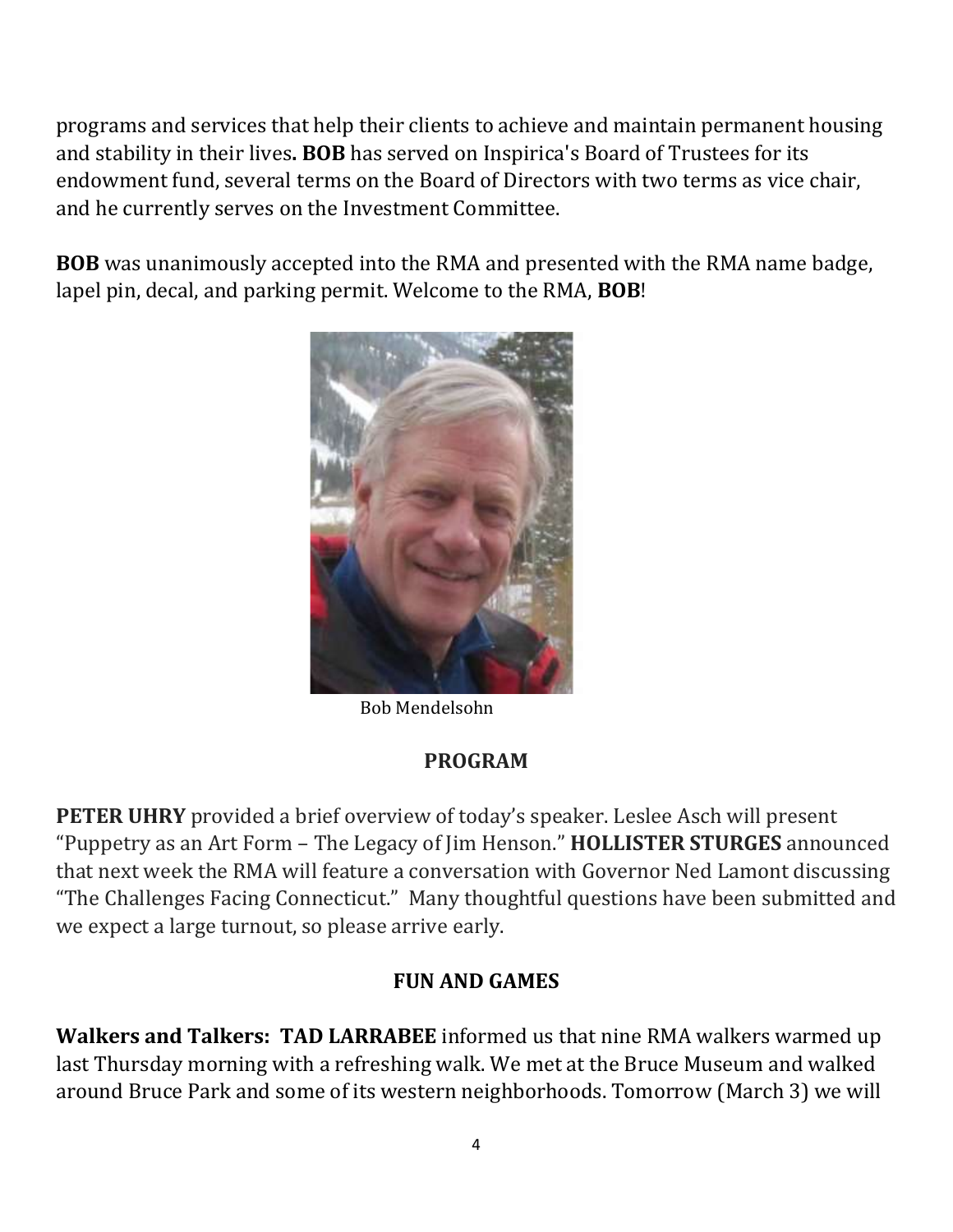walk in the residential area north and west of the Greenwich YWCA, but taking a new route this time.

**Tennis: JOE MANCINELLI** extended a warm welcome back to **RON FRIEDMAN** after a two-year sabbatical, noting that **RON's** backhand drop shot was a nasty as ever. Opening round winners on court one were **JOE MANCINELLI** and **RANDY MOTLAND**, on court two were **RON FRIEDMAN** and **PAT MACCARTHY**. Final round winners were **MANCINELLI** and **MACCARTHY** on court one and **ART DELMHORST** and **MICHAEL AMBROSINO** on court two. Next week's captain is **JIM FISHBEIN.**

**Bridge: RON MURRAY,** 3,720, **JOHN FEBLES,** 3,250, **TONY COCCHI,** 2,550. **JOHN** and **RON** both won a slam for 1,220 points.

**Pickleball: PAT MACCARTHY** reported on the usual pickleball fun**.** It is a year-round RMA activity and the fastest growing sport in America. Christiano Field Mondays and Thursdays at 11:00 am.

**Paddle Tennis: JIM DEAN** informed us that they had a seven-man turnout this week for several enjoyable games. The season will be wrapping up at the end of March and **JIM** will be planning some type of closing event.

#### **TODAY'S SPEAKER**

The RMA speaker for today was Leslee Asch discussing "Puppetry as an Art Form – The Legacy of Jim Henson." Leslee worked for Jim Henson for over 20 years. She began her career as a puppet builder and went on to serve as director of exhibitions for Jim Henson Productions, curating and managing exhibitions world-wide. She also served as executive director of the Jim Henson Foundation and producing director of the Henson International Festivals of Puppet Theater. She was a long-time trustee of the Jim Henson Foundation, and now serves on the board of the Eugene O'Neill Theater Center. This experience led to the writing of her book *Out of the Shadows: The Henson Festivals and Their Impact on Contemporary Puppet Theater,* covering an important and previously unexplored aspect of the Henson legacy. The book includes hundreds of photos and sketches that display puppetry as a contemporary art form.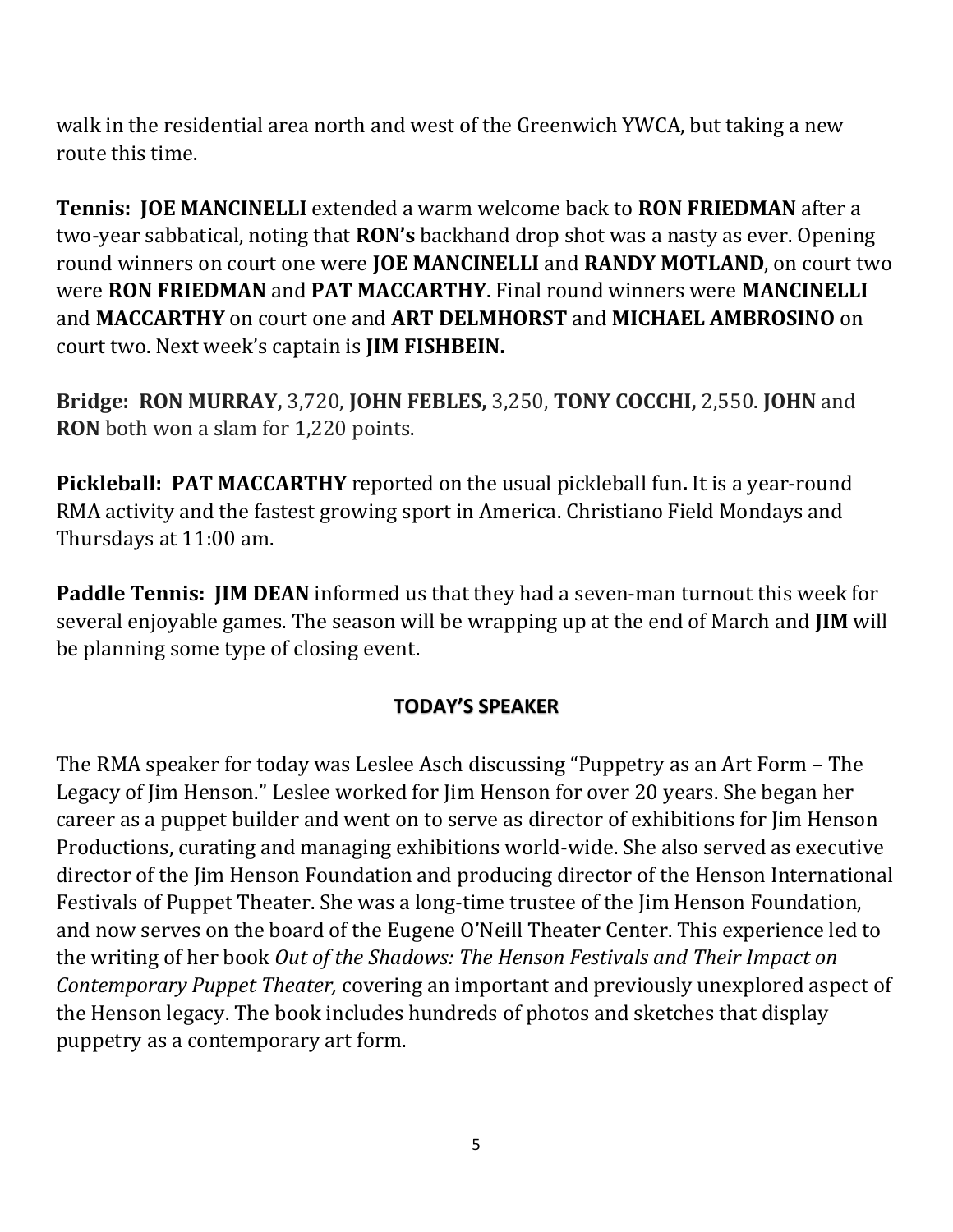The Jim Henson Foundation's International Puppet Festivals, which Leslee produced with



Jim Henson's daughter Cheryl, brought puppet theater into mainstream American theater. Between 1992 and 2000, the festivals presented 136 different productions from 31 countries that were seen in 24 theaters throughout New York City. Over 120,000 people attended the New York performances.

While most people assume that one's involvement with puppetry stems from a childhood love of puppets, that is not actually the case. Many puppetry artists emanate from the theater. Leslee was a French major and studied French theater leading to involvement with the

Bread & Puppet Theatre in Glover, Vermont. There she participated in performing, building, and programming puppet shows. She spent time in Russia in 1976, where she visited the Obraztsov Puppet Theatre in Moscow. This is the world's largest puppet theatre, and it features a famous clock on the theatre's façade with puppet figures looking out of small houses every hour as well as surround sound providing the puppetry with an added sense of realism.

With the aid of her slide presentation, Leslee explained that one of her first challenges was to create a pair of latex shoes for the marionette versions used in the now classic *Emmet Otter's Jug-Band Christmas*, a six-month project that evolved into a 20-year pursuit. She also contributed to the first *Little Red* skit that, with the addition of the character's unique voice, ultimately became the world recognized Elmo that we know today. Likewise, she worked on the Fraggle characters, and *Fraggle Rock* continues today, shown on Apple TV. She reminded us that at the heart of *Fraggle Rock* was Henson's theme of world peace where different characters can co-exist.

Her presentation included examples of noteworthy international puppetry that included Japanese shadow puppets symbolizing the Tree of Life which is shown at the beginning and end of all Japanese puppet shows, the Warhorse puppet, which evolved into the Tony Award winning play and puppetry used in Wagner's *The Ring* performed at the Met. Of particular interest were Jim Henson's initial creations, with video clips from the 1950's featuring commercial ads for Wilkins Coffee. Jim cleverly and comically highlighted two puppets, Wilkins and Wontkins, one a strong proponent of Wilkins Coffee trying to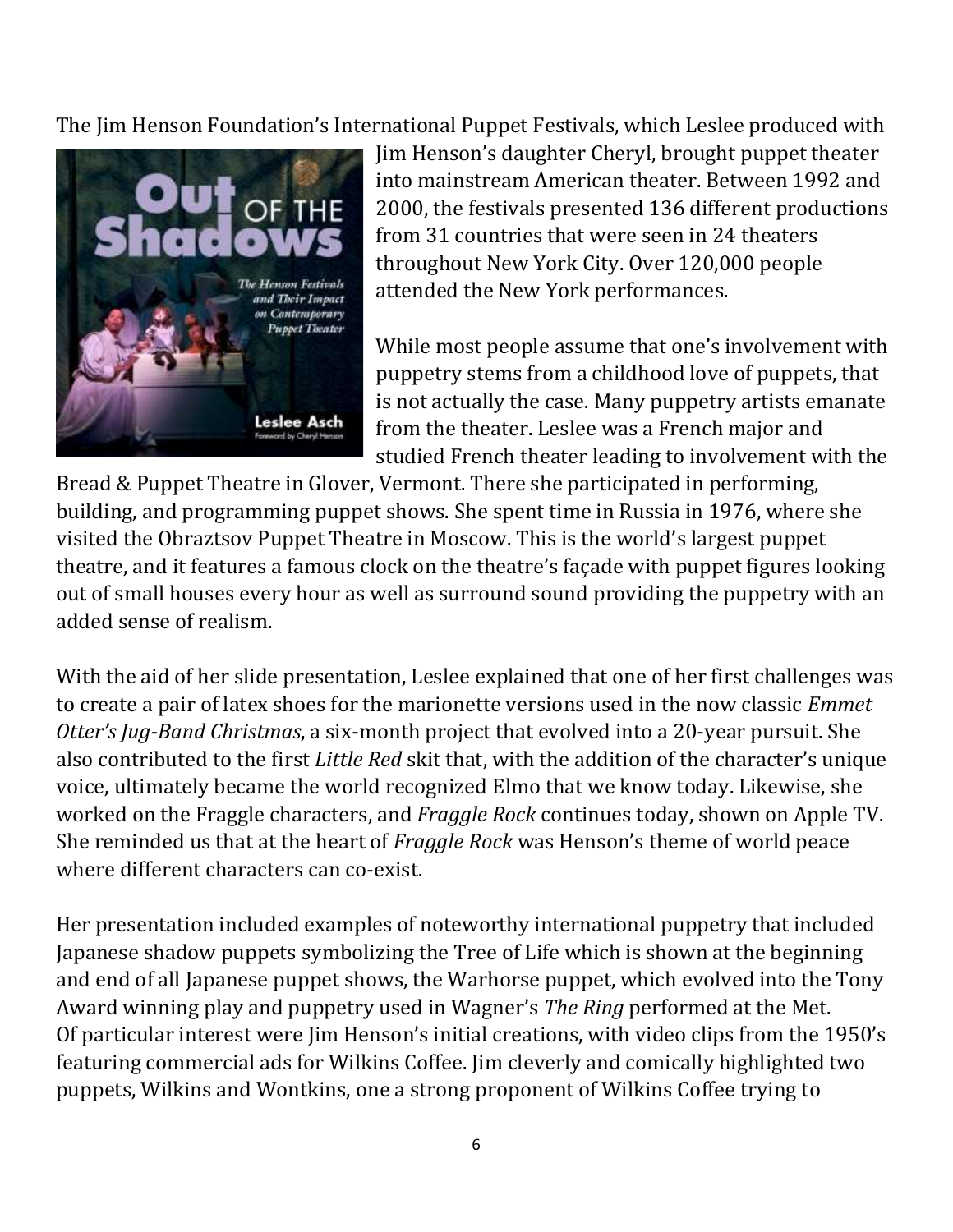convince his counterpart to take a drink, with humorous and entertaining results. Thus, the popularity of TV puppets was born and as they say, "the rest is history."

The underlying theme of Leslee's entertaining presentation was Jim Henson's deep love of puppetry, his creative genius and his overall generosity and support for artists throughout the world to do their own thing and express themselves through puppetry.

#### **NEXT WEEK'S SPEAKER**

"Conversation with Governor Ned Lamont on the Challenges Facing Connecticut "

#### **SPECIAL FEATURE**

Past President **PETE UHRY** has asked that we include a few "historical" RMA pictures, with a question of the week. Last week, we saw these RMA men lined up in front of a row of portapotties. They were volunteers at the 2014 Greenwich Town Party, and all except the man on the far right (Bernie Schneider) are still active today.

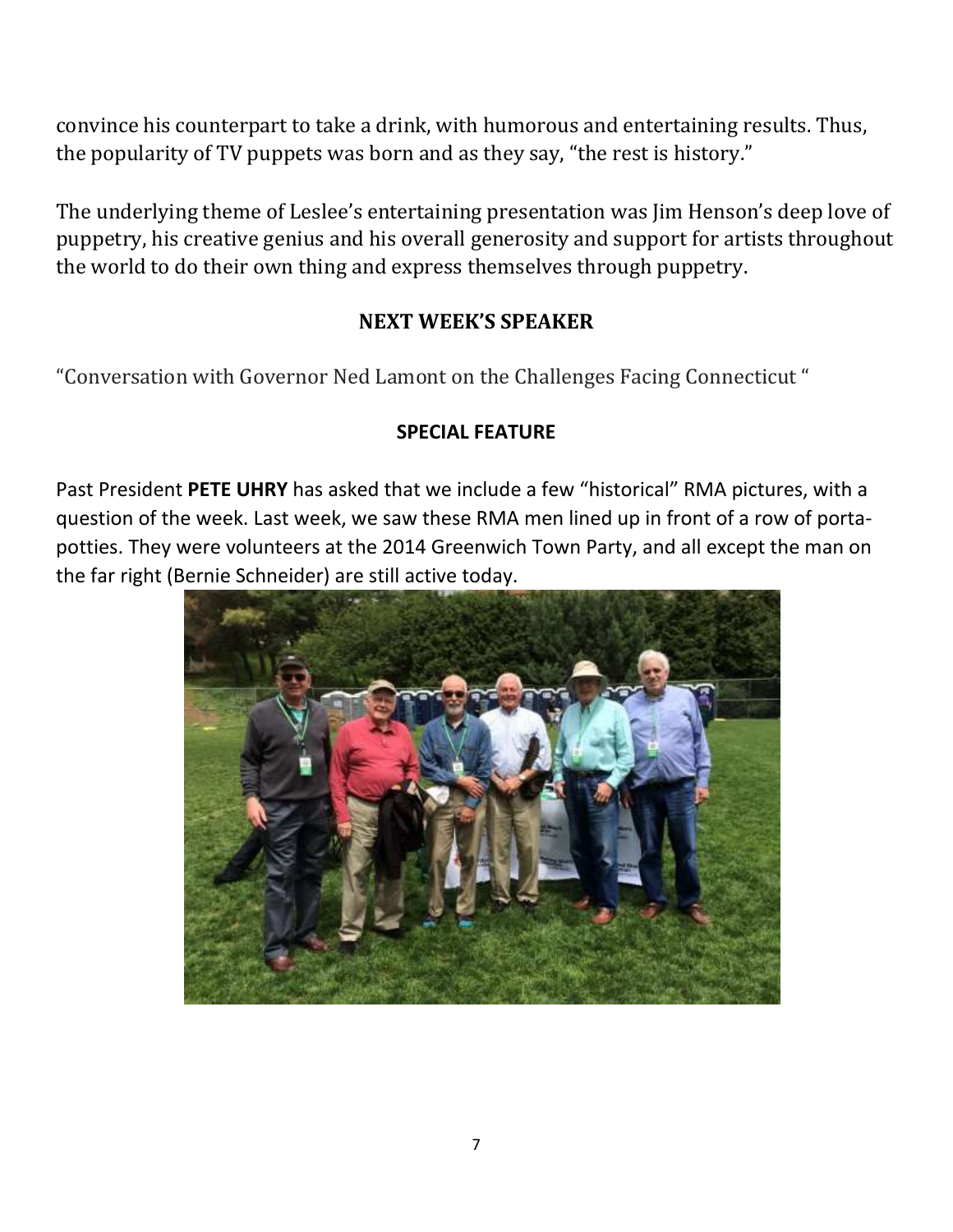Who are these four RMAers from 2017, and where are they?



Do you have any pictures of past RMA activities?

## **IMPORTANT REMINDERS**

**TO CBB CONTRIBUTORS:** Scribe for the next meeting, on March 9, will be **→JOE ANGLAND←**. Please send a copy of any remarks you want included in the CBB to [jangland@optonline.net.](mailto:jangland@optonline.net)

**ALL MEMBERS**: Do not forget to report all your inside and outside volunteer hours to **JOHN FEBLES** at [jfebles13@gmail.com.](mailto:jfebles13@gmail.com)

**ALL MEMBERS**: The CBB Team works every week to write and publish an informative and concise bulletin for our members' enjoyment. We welcome new members to join the CBB Scribe Tribe. Please contact **TIM BROOKS** at [tbroo@aol.com](mailto:tbroo@aol.com) if you are interested.

**ALL MEMBERS** are reminded that in addition to streaming on the Internet, RMA speakers are normally shown on the local public access TV channels, Verizon FIOS channel 24 and Optimum (Cablevision) channel 79.